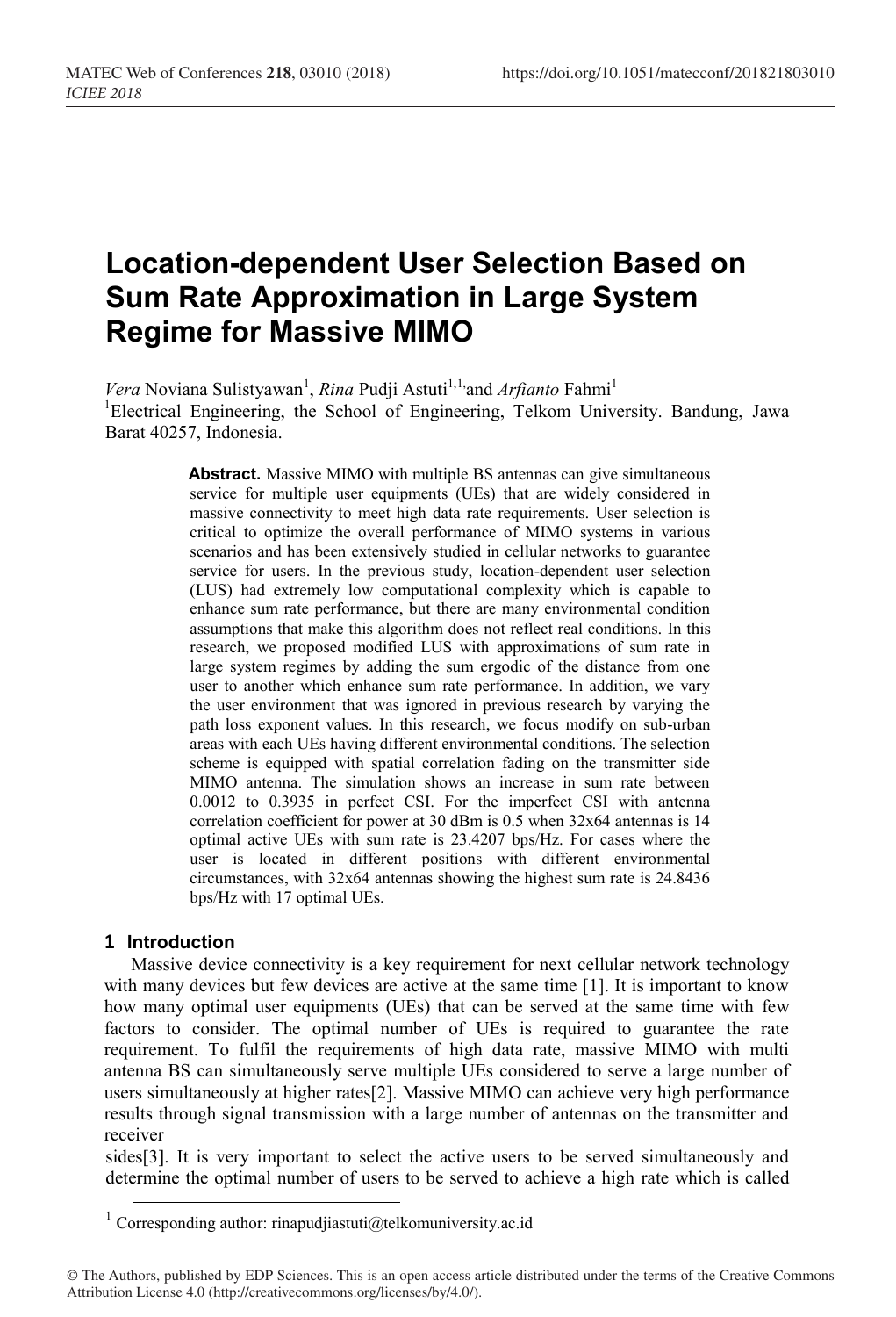user selection. User selection has been extensively studied in cellular networks to guarantee user service.

In a previous research, a massive MIMO user selection was performed using an important instantaneous Channel State Information (CSI) to optimize the overall performance of MIMO massive systems in various scenarios, Semiorthogonal User Selection (SUS) using the channel orthogonality rates among UEs [4][5][6] with instantaneous CSI to improve the sum rates system, but has a high complexity when applied to massive MIMO. While to consider fairness among UEs, round-robin scheduling[4] and RUS (Random User Selection)[7] can be considered. Since they are two simple methods that offer equal opportunities to all candidate UEs. In the study[7], the proposed RUS scheme is unlike conventional Semi-orthogonal User Selection (SUS) that requires instantaneous CSI from small scale fading, but requires only long term CSI and focuses on how many UEs should be selected for simultaneous transmission so have low complexity. Location-dependent User Selection (LUS) [7] had extremely low computational complexity with approximations of sum rate in large system regimes, which are capable of significantly enhances the system sum rate performance. In the previous study, LUS had extremely low computational complexity which capable enhanced sum rate performance, but there are many environmental condition assumptions that make this algorithm does not reflect real conditions.

In this paper, we proposed modified LUS by adding the sum ergodic of the distance from one user to another using approximations of sum rate in large system regimes, which are capable of significantly enhancing the sum rate performance. In addition, we modify the condition of the user's environment which being ignored in previous research. In this paper, we focus modifying users area only for sub-urban areas with each UEs having different environmental conditions. The selection scheme is equipped with spatial correlation fading on the transmitter side MIMO antenna so as to accurately reflect the relevant phenomenon of propagation in real life. Furthermore, this paper is divided into few sections. Design of the algorithm is presented in Section 2. In Section 3, we present results and analysis of the simulation results. Finally, conclusion are drawn in Section 4.

# **2 Algorithm Design**

In this paper, we present the modified LUS where here we add sum ergodic distance which increase performance. User selection is designed with sum rate approximation in a large regime system on the transmitter side. Simulation process focus on downlink transmission in single common circular cell model. From the UEs candidate side, we place the UEs and calculate the distance with the hypergeometric function. We only focus on suburban areas. We analyze the results where UEs are placed in a fixed place with the same environmental conditions and when UEs are placed in locations with different environmental circumstances. Here we vary the value of path loss exponent. This scheme can be seen in the Figure 1.

#### **2.1 Sum Rate Approximation in Large-System Regime**

With relying on the random matrix theory based on large system analysis can derive a deterministic approximation of the ergodic sum rate. The deterministic SINR approximations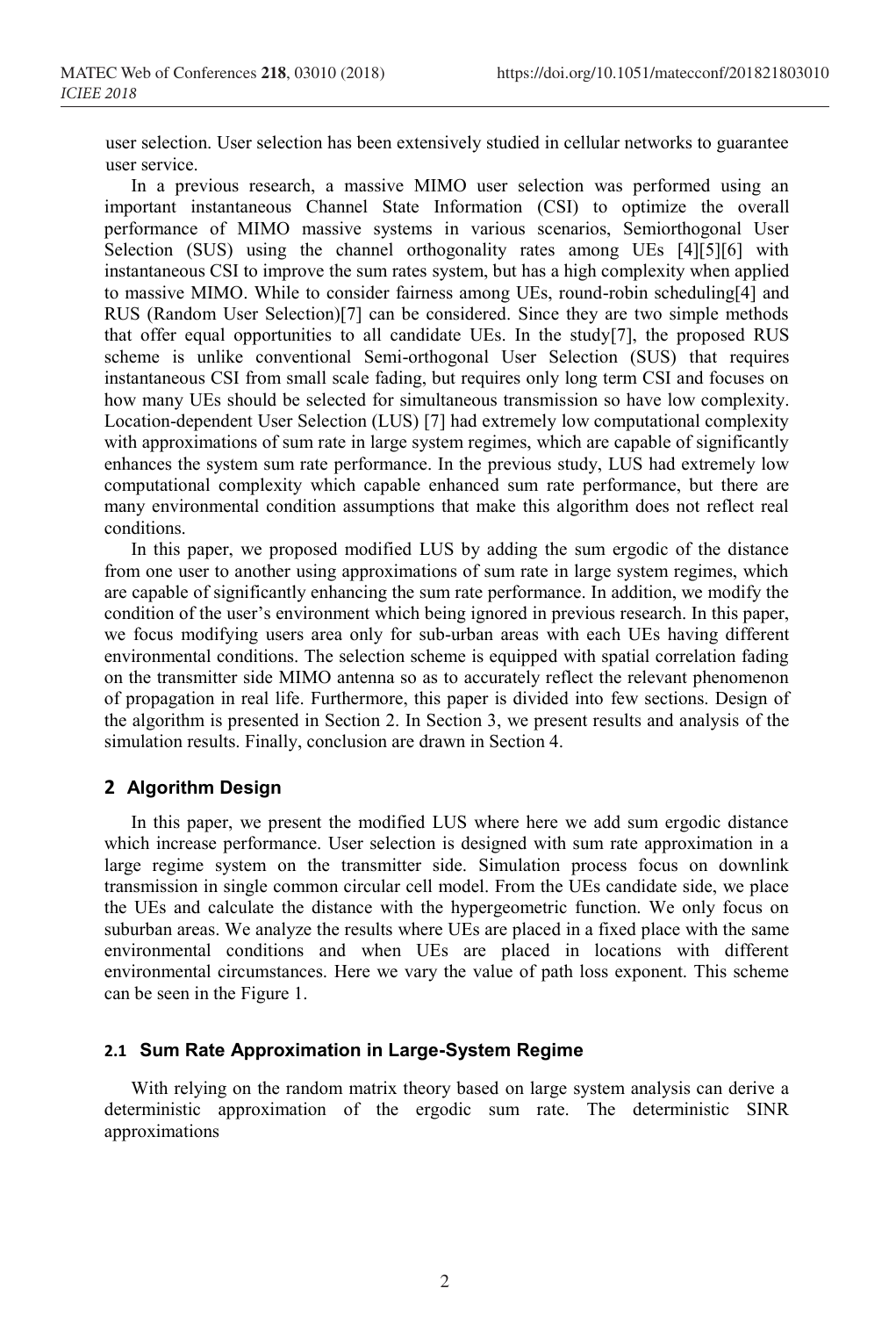

**Fig 1.** Location-dependent User Selection Based on Sum Rate Approximation in Large System Regime for Massive MIMO

enable us to solve various practical optimization problems[10]. The approximation of the ergodic sum rate is derived. The  $(SINR<sub>k</sub>)$  of each user from the receiver side is defined as follows[7]:

$$
SINR_k \xrightarrow{\alpha.s.} \frac{1}{\sum_{k=1}^K d_i^{\alpha}(A(K,M) + B(K,M)d_i^{-\alpha})}
$$
(1)

Each users gives feedback on the best SINR value. Where  $d_i$  is the distance between the BS and the active user of *K*. While the  $A(K, M)$  and  $B(K, M)$  can be calculated by [7]:

$$
A(K,M) = \frac{1}{1-\rho} \frac{\sigma_n^2}{Pc\phi M}
$$
 (2)

$$
B(K,M) = \frac{\rho}{1-\rho} \frac{\psi}{M\phi^2 - K\psi}
$$
 (3)

In Equation 2 and 3,  $\sigma_n^2$  is the total noise power and *c* is the path loss in the reference distance of magnitude corresponding to the existing parameter in Table 1.  $\rho$  is a channel estimation error where  $0 \le \rho \le 1$ . *P* is the power transmit. *M* is the number of BS antennas and *K* is active UEs where  $(K \le M)$ .

From Equation 2 and Equation 3,  $\phi$  and  $\psi$  are the unique solution of the equation that proposed in [7]:

$$
\phi = \frac{1}{M} tr \left( R \left( I_M + \frac{K}{M} \frac{1}{\phi} R \right)^{-1} \right) \tag{4}
$$

$$
\psi = \frac{1}{M} tr \left( R^2 \left( I_M + \frac{K}{M} \frac{1}{\phi} R \right)^{-2} \right) \tag{5}
$$

 $I_M$  is the identity matrix with the (N  $\times$  M) dimension. The transmit correlation matrix at the BS is modeled by the widely used  $\delta -$  Kac – Muddock – Szegö matrix R with the (M  $\times$ M) dimension, in which  $\delta$  is the antenna correlation coefficient[9]. Note that this model can range from the totally uncorrelated scenario ( $\delta = 0$ ) to the fully correlated scenario ( $\delta = 0$ ) 1)[9].

#### **2.2 Location-dependent User Selection (LUS)**

In this research, all UEs candidate (*N* single antenna) are spread in a single circular cell between inner radius (*Rmin*) and outer radius (*Rmax*) with Base Station (*M* antenna) at the center of the cell. Location is denoted in polar coordinates so that the UEs coordinate are  $(r_k, \theta_k)$  and BS coordinate is (0,0) which can be seen in Figure 2.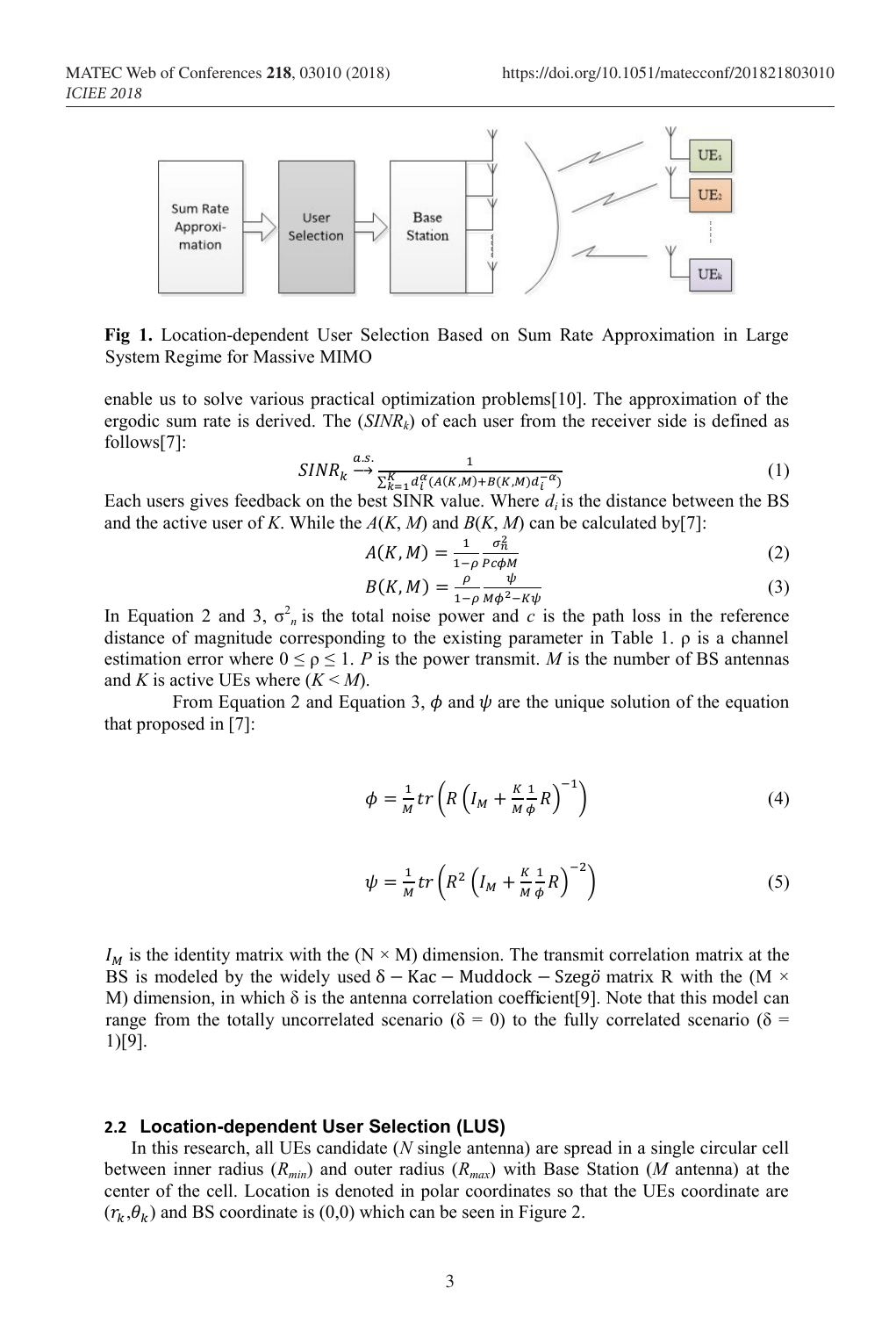

**Fig 2.** Location-dependent User Selection (LUS) in circular single cell with BS and candidate UEs

At LUS, we select the number of corresponding UEs in the order of large scale fading be dominated by path-loss (i.e., in ascending order of the BS-UE distance) for simultaneous data transmissions. UEs candidates located close to the BS are more likely to be active and selected than UEs located far from the BS. Therefore, with the LUS algorithm can decrease the distance. Meanwhile, due to the shortened distance between base station and terminals, transmission loss will be reduced, thus greatly improving the power efficiency[11]. Therefore  $\mathfrak{R}_{LUS}$  which contains sum ergodic values of distances in x and y can formulated as:

$$
\mathfrak{R}_{LUS} = \left(1 - \frac{\kappa}{T}\right) \sum_{k=1}^{K} \int_{R_{min}}^{R_{max}} \log_2 \left\{1 + \frac{1-\rho}{x+y}\right\} \frac{2r_k (R_{max}^2 - r_k^2)^{N-\kappa} (r_k^2 - R_{min}^2)^{k-1}}{B(k, N - k + 1)(R_{max}^2 - R_{min}^2)^N} dr_k \tag{6}
$$

From Equation 6,  $\rho$  is the channel estimate accuracy value whose value is already set at  $0 \leq$  $\rho \leq 1$ . In the case of massive MIMO where the number of Base Station (BS) antennas is greater than the number of single-antenna users, to estimate the channels, time-division duplex (TDD) operation with the reverse-link pilots are used.

$$
x = \frac{\sigma_n^2}{Pc\phi M} \Big\{ r_k^{\alpha} + \sum_{i=1, i \neq k}^K R_{min}^{\alpha} F_1 \Big( k; -\frac{\alpha}{2}; N+1; 1 - \frac{R_{max}^2}{R_{min}^2} \Big) \Big\} \tag{7}
$$

From Equation 7, there are several parameters such as  $\sigma_n^2$  where is this is noise power, c is the path loss in reference distance, M is the number of BS antennas and N is the number of single-antenna candidate UEs.

$$
y = \frac{\rho \psi}{M\phi^2 - K\psi} \Biggl\{ \sum_{i=1, i \neq k}^{K} r_k^{-\alpha} R_{min^2}^{\alpha} F_1 \left( k; -\frac{\alpha}{2}; N+1; 1 - \frac{R_{max}^2}{R_{min}^2} \right) + 1 \Biggr\} \tag{8}
$$

The optimal amount of UE presented with the maximal sum rate can be written as:

$$
K_{LUS}^* = \operatorname{argmax}_{K\in(1,\dots,M-1)} \Gamma_2(T,M,K,R_{min},R_{max},P,c,\sigma_n^2,\rho,\alpha,\delta)
$$
(9)

Where  $\mathcal{R}_{LUS} = \Gamma_2(T, M, K, R_{min}, R_{max}, P, c, \sigma_n^2, \rho, \alpha, \delta)$ , the value of  $K_{LUS}^*$  is obtained when  $\Re_{LUS}$  maximum.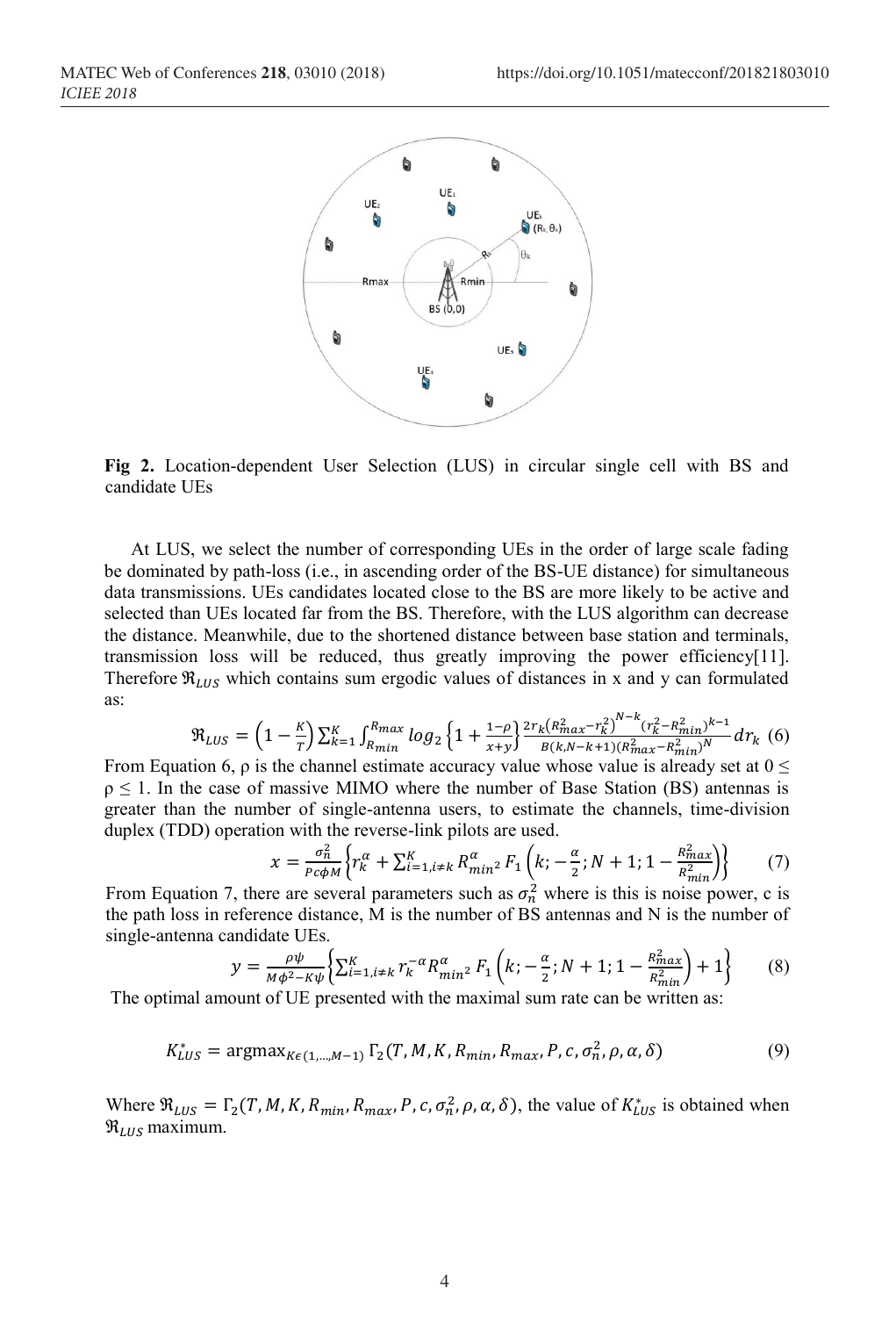# **3 Result and Analysis**

Refers to the cellular model based on [8]. The simulation will be analyzed using the following parameters in the Table 1.

| Parameters                                  | Value           |
|---------------------------------------------|-----------------|
| M-antenna BS                                | 32              |
| N single-antenna candidate UEs              | 64              |
| Power $(P)$                                 | 30 dBm          |
| Number of symbols in a coherence slot $(T)$ | 196             |
| Radius minimum $(R_{min})$                  | 35 <sub>m</sub> |
| Radius maximum $(R_{max})$                  | $250 \text{ m}$ |
| Path loss in reference distance $(c)$       | $10^{-3.53}$    |
| Noise power $(\sigma_n^2)$                  | $-96$ dBm       |
| Antenna correlation coefficient $(\delta)$  | 0.5             |
| Estimated channel accuracy $(\rho)$         | 0.2             |

| <b>Table 1.</b> Parameters for simulation |  |  |
|-------------------------------------------|--|--|
|                                           |  |  |

Using the parameter in Table 1, we obtained the value of correlation matrix on the transmitter side. In this research just considering correlation among transmit antenna BS. Correlation among receive antennas is independent of the correlation between transmit antennas. Therefore the matrix for 32x64 antennas is obtained:

|                    |                          | 0.5000   | 0.2500 |        |        | $0.1250 \quad \cdots \quad 4.6566 \times 10^{-10}$ |
|--------------------|--------------------------|----------|--------|--------|--------|----------------------------------------------------|
| $R_{32\times32} =$ | 0.5000                   |          | 0.5000 | 0.2500 |        | $\therefore$ 9.3132 $\times$ 10 <sup>-10</sup>     |
|                    | 0.2500                   | 0.5000   |        | 0.5000 | A.     | $1.8626 \times 10^{-9}$                            |
|                    | 0.1250                   | 0.2500   | 0.5000 |        |        |                                                    |
|                    |                          |          |        |        |        | 0.5000                                             |
|                    | $4.6566 \times 10^{-10}$ | $\cdots$ | 0.1250 | 0.2500 | 0.5000 |                                                    |

φ and ψ represent the unique solution value in the large-system regime. From simulation, we can get the value of  $\varphi = 0.0192$  and  $\psi = 3.6868 \times 10^{-4}$ . If the value of the antenna correlation coefficient increased, then the value of  $\varphi$  and  $\psi$  will also increase but the sum rate will decrease. Therefore, when the correlation is higher then the sum rate decreases.

Simulation results can be seen from Table 2. Where LUS0 is the result of the LUS algorithm without any modification. LUS1 is the result of a modified LUS algorithm by adding sum ergodic from distance which is proven to improve performance. LUS0 and LUS1 are run under the same conditions. While LUS2 is a modification algorithm that runs on imperfect CSI condition where correlation is present in this scheme. LUS3 is the most real condition telling the state of the environment. At this time, we vary the path loss exponent value in

| K | LUS <sub>0</sub> | LUS1    | LUS <sub>2</sub> | LUS3    | K  | LUS <sub>0</sub> | LUS <sub>1</sub> | LUS <sub>2</sub> | LUS3    |
|---|------------------|---------|------------------|---------|----|------------------|------------------|------------------|---------|
|   | 13.9789          | 14.3724 | 6.2382           | 6.2462  | 17 | 74.3189          | 74.3289          | 22.6756          | 24.8436 |
| 2 | 24.6197          | 24.8361 | 9.7089           | 9.8131  | 18 | 73.3616          | 73.3705          | 22.1126          | 24.0298 |
|   | 33.4901          | 33.6347 | 12.4374          | 12.4914 | 19 | 71.9682          | 71.9762          | 20.3926          | 23.0858 |
| 4 | 41.0451          | 41.1493 | 14.6629          | 14.6600 | 20 | 70.1347          | 70.1417          | 20.5157          | 23.0374 |
|   | 47.5355          | 47.6141 | 16.5184          | 16.3958 | 21 | 67.8522          | 67.8585          | 19.4911          | 21.9191 |

**Table 2.** Sum rate of simulation results in bps/Hz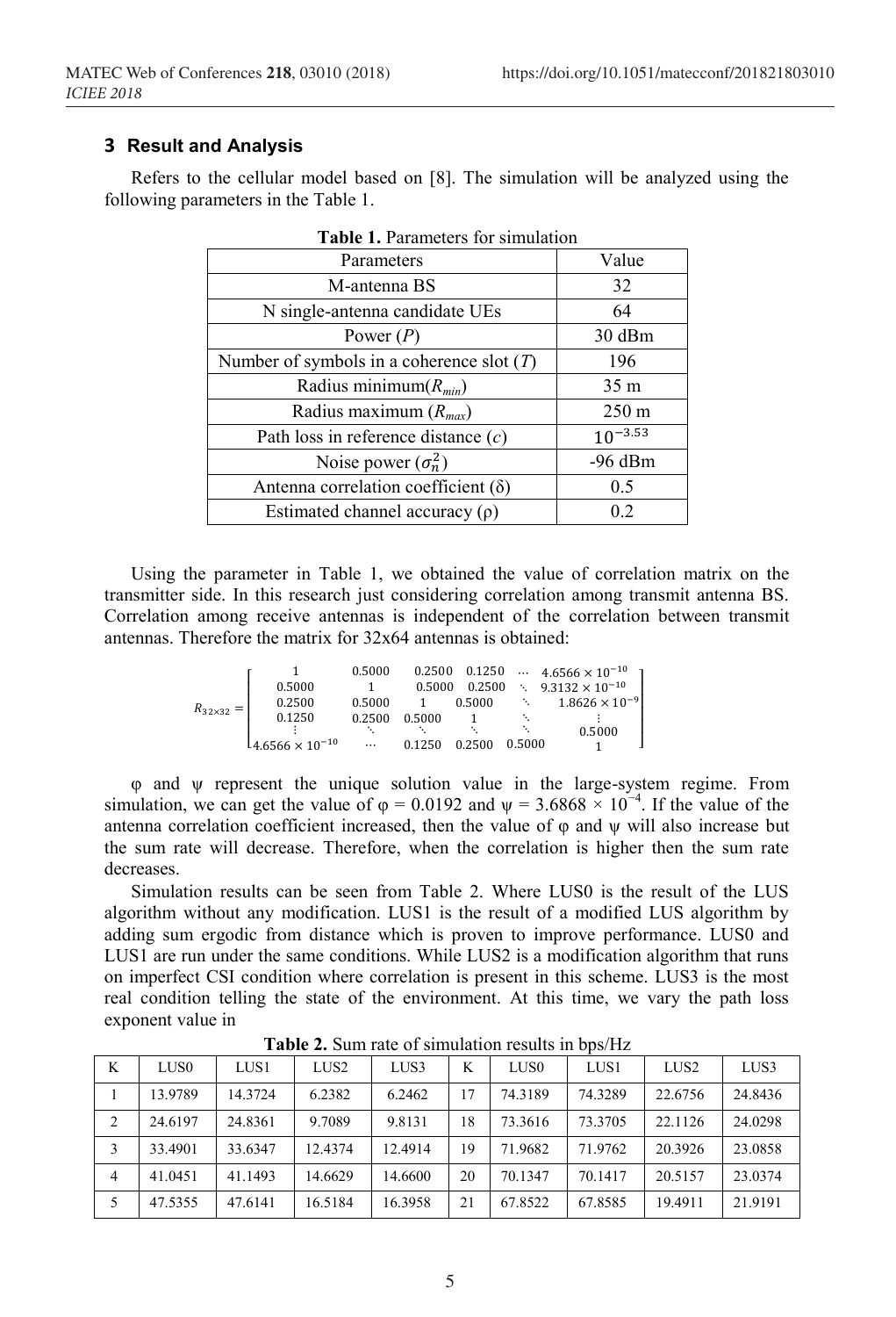| 6  | 53.1233 | 53.1845 | 18.0819 | 17.9909 | 22 | 65.1067 | 65.1124 | 18.3204 | 21.5407 |
|----|---------|---------|---------|---------|----|---------|---------|---------|---------|
| 7  | 57.9223 | 57.9710 | 19.4026 | 19.5575 | 23 | 61.8781 | 61.8832 | 17.0024 | 20.0371 |
| 8  | 62.0162 | 62.0558 | 20.5097 | 20.4332 | 24 | 58.1381 | 58.1427 | 15.5511 | 19.6291 |
| 9  | 65.4692 | 65.5019 | 21.4241 | 21.4594 | 25 | 53.8485 | 53.8527 | 13.9663 | 18.2946 |
| 10 | 68.3314 | 68.3588 | 22.1586 | 21.7955 | 26 | 48.9575 | 48.9612 | 12.2563 | 16.9970 |
| 11 | 70.6426 | 70.6657 | 22.7210 | 23.2224 | 27 | 43.3947 | 43.3979 | 10.4315 | 15.3220 |
| 12 | 72.4344 | 72.4542 | 23.1169 | 23.6526 | 28 | 37.0624 | 37.0653 | 8.5066  | 12.6050 |
| 13 | 73.7323 | 73.7494 | 23.3496 | 23.7560 | 29 | 29.8230 | 29.8254 | 6.4877  | 10.4667 |
| 14 | 74.5563 | 74.5711 | 23.4207 | 24.1961 | 30 | 21.4741 | 21.4760 | 4.3881  | 7.5631  |
| 15 | 74.9218 | 74.9347 | 23.3310 | 24.0356 | 31 | 11.7044 | 11.7056 | 2.2218  | 4.0176  |
| 16 | 74.8402 | 74.8515 | 23.0834 | 23.8680 |    |         |         |         |         |
|    |         |         |         |         |    |         |         |         |         |



**Fig 3.** (a) The influence of UEs active  $(K)$  to the sum rate at the fix condition (b) The influence of UEs active  $(K)$  to the sum rate at different environmental for 300 iterations

sub-urban areas where the value is 3 to 3.5. Sum rate values of LUS2 and LUS3 can be seen in Figure 3 a and b, respectively.

The graph of sum rate values can be seen in Figure 3 in point (a) and (b). In Figure 3a, the number of optimal active UEs  $(K^*)$  which can be served to reach the optimal sum rate is 14 with sum rate is 23.4207 bit/s/Hz. The sum rate value decreases when correlation is present. In Figure 3a, the candidate UEs have a fix environmental condition with path loss exponent value is 3.76. The number of active UEs candidates that can be served is still similar as in previous studies when imperfect CSI can be seen in Figure 3a. However, the results of this simulation show an increase in the sum rate value than the previous one.

In Figure 3b, for case where the user is located in different positions with different environmental circumstances showing the highest sum rate is 24.8436 bps/Hz with 17 optimal UEs. In this situation, each UEs candidate is dispersed into various areas in the suburban area with a path loss exponent value in the range of 3 to 3.5. This scheme is very different from the scheme in previous research, where in previous studies only provided one condition in all UEs. The number of optimal UEs that can be served depends on environmental circumstances. If the environment is good, then the sum rate will be higher